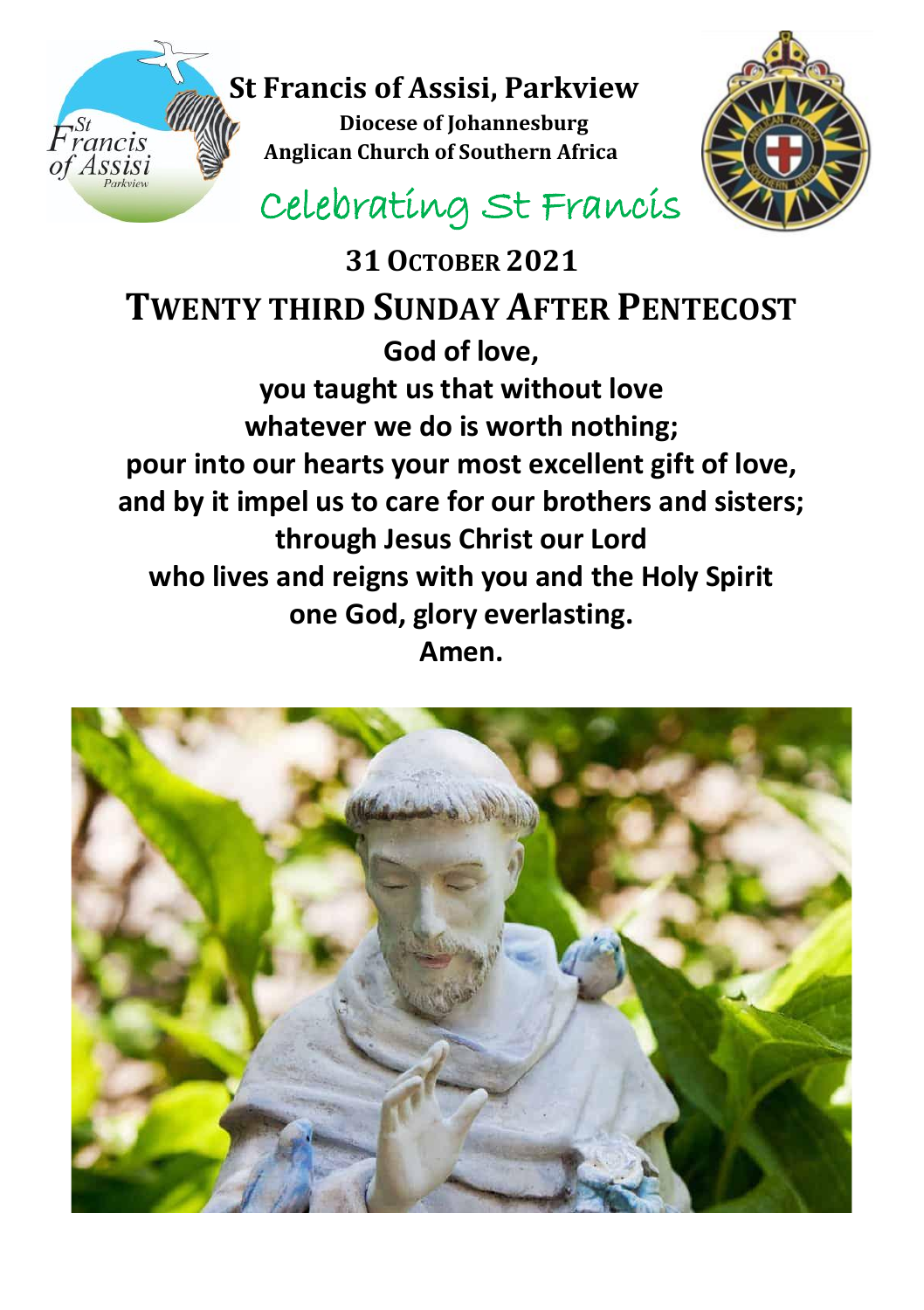### **READINGS FOR TODAY**

Ruth 1:1-18 Psalm 146 Hebrews 9:11-14 Mark 12:28-34

## **THE PRAYERS OF THE CHURCH**

We pray for **The Episcopal Anglican Province of Alexandria.** We pray for Steve our Bishop and our Diocese, for Thabo our Metropolitan and the Anglican Church of Southern Africa, for Justin of Canterbury, the Anglican Communion, and all Christians in the world.

## **PRAYER FOR THE WORLD**

Lord, we pray for our world. We pray for relief in the many places where floods and fires are happening; for justice in the countries where people are being oppressed; for your love to overcome fear and cruelty in places where brutality reigns; and for peace to grow in the hearts of all who govern and have authority in our world. Amen

### **PRAYERS FOR PARISHIONERS:**

We pray for all who are preparing for and writing exams, that during this time of challenge they find peace and security in God. May it be a time of clarity of thought, well-focused minds, and responsibly managed time.

**Birthdays: Tuesday 2:** Susan Alexander **Wednesday 3:** Cherry Owens **Thursday 4:** Mike Honnet **Saturday 6:** Michael Kamps

**Wedding Anniversaries: Sunday 31:** Anne and Malcolm Pipe **Monday 1:** Colleen and Gavin Gordon **Thursday 4:** Colette and Bruce Patience

**Families to be prayed for this week:** Andrew, Mymie and Michael VOS; Anne and Graham VOS; Craig, Zoe, William and Jack WATERSTON, Craig, Janette, Dalton and Douglas **WEBSTER** 

**For those in need of prayer:** Susan Alexander; Bianca Beaumont; Isaac Bergover; Richard Boyce; Paul Germond; Lerato Mapefane; Thabani Mudau; Wendy Price; John Reynders; John Ridler; Alicia Siyasiya; Francis and Lindy Wilson.

**And for those who have long-term needs**: Lucille Evans; Maria Frahm-Arp; Marilyn Gianadda; Elzett Mufamadi; Thandazo Ndlovu; Byron Spratt.

**Year's Mind:** Raymond Langton; Jack Roland du Toit; Dean Carman; Lucy du Toit **Rest in peace and rise in glory,** Rosemary Dormer. We pray for Rosemary's family especially her daughter Kim and son-in-law Alan Carlile

# '"The deeds you do may be the only sermon some persons will hear today."

— St Francis of Assisi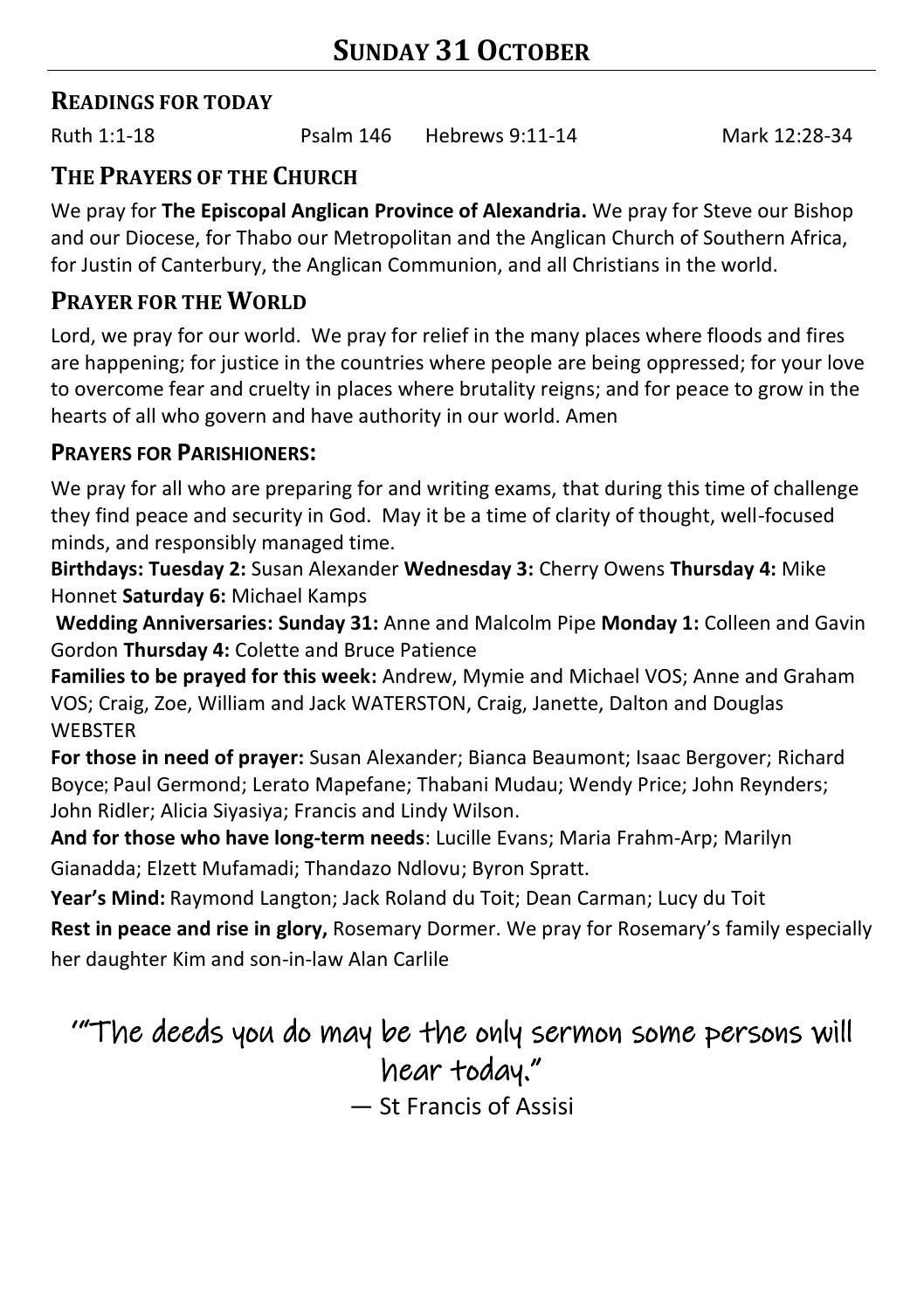| Wednesday | <b>Reflection on YouTube</b>                             |  |  |  |  |
|-----------|----------------------------------------------------------|--|--|--|--|
| Friday    | 7:00 am Eucharist on Zoom                                |  |  |  |  |
|           | https://us02web.zoom.us/j/87859747270                    |  |  |  |  |
| Friday    | 4:00 pm & 6:00 pm Youth meet on Zoom.                    |  |  |  |  |
| Saturday  | Meditation (Fourth Saturday of the month)                |  |  |  |  |
| Sunday    | 8:30 am Church Inclusive – Live on YouTube               |  |  |  |  |
|           | https://www.youtube.com/channel/UCt35PbtR_ZhmeLxXjQ3EIBg |  |  |  |  |

# **SOME NOTICES**

#### **CELEBRATING ST FRANCIS**

St Francis is one of the best known saints. He really understood the love of God, lived it and shares an example of what it is to really love…not just God and others but the whole of the creation. We are fortunate to take our name from this extraordinary saint and continue during this month by being inspired by his legacy, his simplicity and focus on holy love, joy and unity.

#### **FAREWELL TO PAUL**

We give thanks for Paul's ministry amongst us for the past six years. Paul, you challenged us as a community to ask important questions of ourselves and the world in which we live and have faith in the Good News of Jesus and the love of God anyway. May love, light, health and the ongoing revelation of God's love in, through and with you continue in what comes next on your journey.

*Please remember to take a copy of the new Franciscan which celebrates Paul ministry with us. A copy will be posted to our website too*.

#### **2022 LECTIONARIES AVAILABLE**

The new lectionaries are available for R25 from the office. Be sure to get your copies.

#### **UPCOMING EVENTS**

| Tuesday  | Nov 2 | 18:00 All Saints – Commemoration of the Faithful Departed |
|----------|-------|-----------------------------------------------------------|
| Saturday |       | Nov 27 8:30 Advent Quiet Morning                          |

## **THE COMMEMORATION OF THE FAITHFUL DEPARTED (ALL SOULS DAY) - 2NOVEMBER 2021 – 6PM**

This will be in person and on YouTube. At the back of the church is a large box with coloured dots and forms beside it. Please fill in a form with the names of those who you would like to commemorate and place them in the box **or email Laurel with your list.**